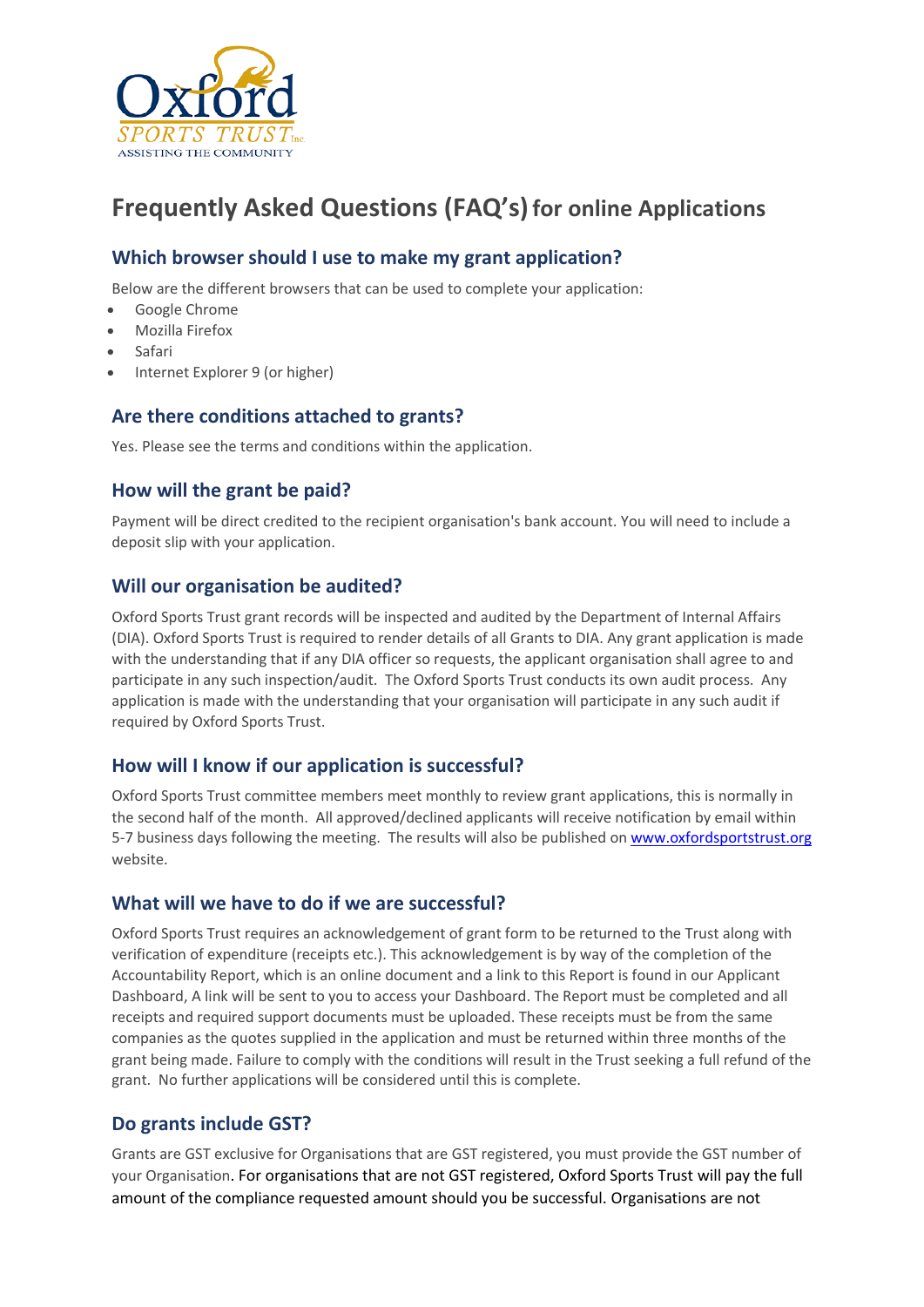required to pay GST on receipt. For those organisations that are GST registered, donations received are to be treated as GST exempt/ exclusive. The GST portion of invoices for expenses of the donation can be reclaimed from IRD. For those organisations not registered for GST, then the donation is treated as inclusive of GST with no claims made from IRD.

# **Contact Details**

Oxford Sports Trust keeps accurate and up to date contact details of your organisation. This information will be used to contact you with regards to this application.

a. Physical address of the organisation is used to identify the location of the community that your organisation serves. This address is used to identify what venue(s) serve that community and from what 'pot of money raised' is available for distribution. Those regional or national organisations are required to identify themselves in 'Type of Organisation' above.

b. Email address is used for all correspondence. If no email address is provided, correspondence will be mailed to mailing address above.

c. Telephone numbers: Oxford Sports Trust needs these numbers to contact the organisation in case of queries.

d. Contact Person: Should any query over the application arise, Oxford Sports Trust requires being able to talk to someone who knows about the application.

# **I am applying for funding for the salary of staff member; what information do I need to provide?** *(Funding for salary is only made to Regional parent Organisations)*

Oxford Sports Trust requires the following information to support an application for funding for salaries and/or wages and must be uploaded into the application:

• Copy of the signed contract and job description. (See the Uploads section at the end of FAQ's) (we will only consider a maximum of 3 complete months on any one application)

# **Do I need to include a copy of full minutes with my application?**

Yes, the full minutes of the committee/executive meeting must be included with your application. The minutes must include the following and be uploaded to the application: (See the Uploads section at the end of FAQ's)

- Full names of all committee members.
- A resolution to apply for funding from the Oxford Sports Trust for the purpose and amount for which your organisation is applying for funding.
- Minutes including resolution must be certified as true and correct and signed by the Secretary/Chairperson or other executive member.
- Minutes should be on the letterhead of the applicant organisation.

# **Who is eligible to apply for funding?**

Any Organisations that furthers or improves Educational services, furthers or improves Amateur Sport, promotes the advancement of Emergency and Health Services or Community Charitable Services, Promotion of Racing, Relief of Poverty, the support of Arts and Culture or other purposes beneficial to the Community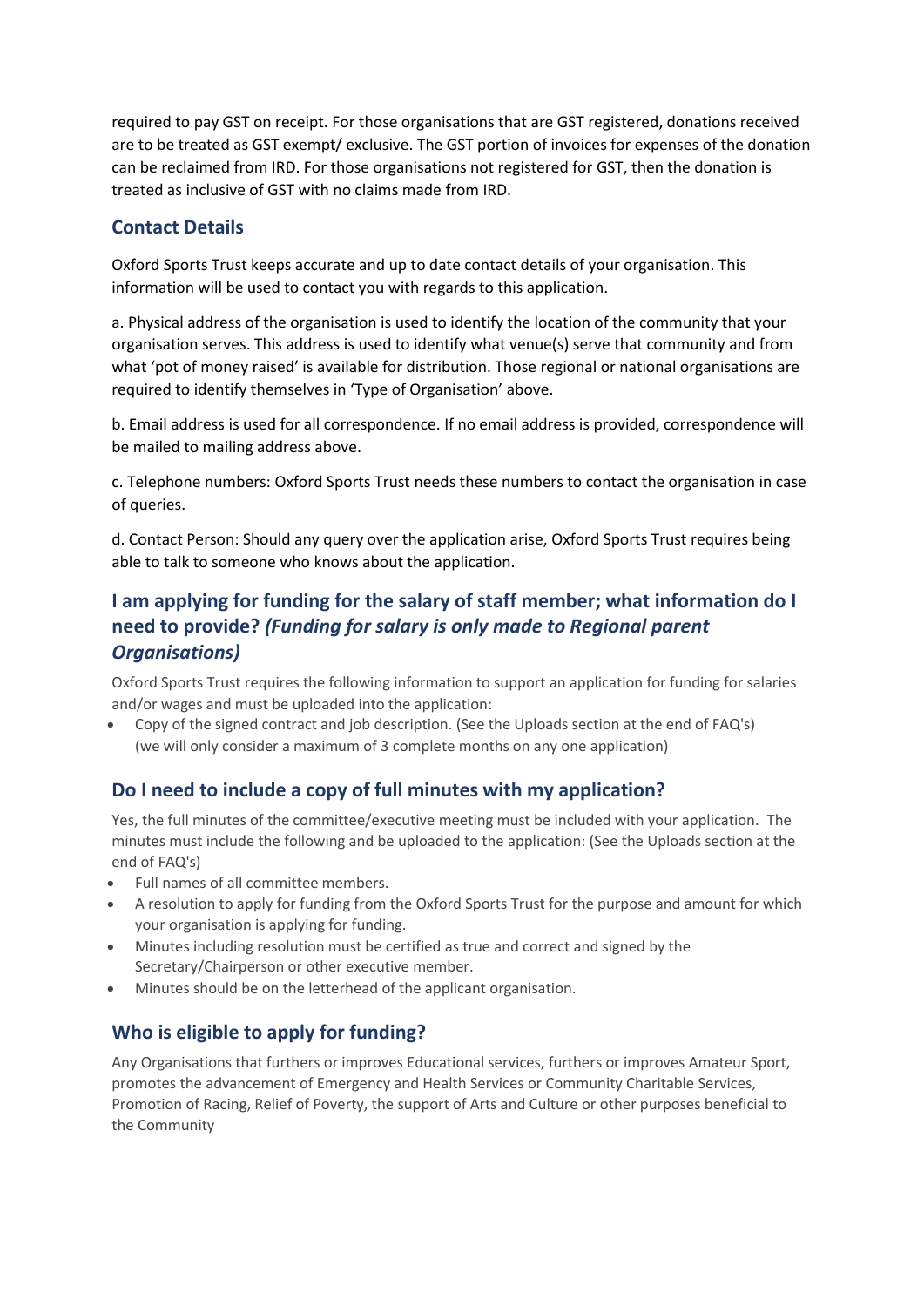## **Can venue operators benefit from a grant?**

No, venue operators can't make any decisions or recommendations about applications or receive completed application forms.

## **Sport, not social**

Social activities are not recognised as authorised purposes because they give a personal rather than community benefit. For example, a group of friends or acquaintances going on an annual ski trip cannot claim the trip is an authorised purpose just because there is an element of sport in an otherwise social activity. In contrast, a genuine ski club that members of the public can join and that offers coaching and development programmes would be an authorised purpose.

#### **Amateur, not professional**

Professional sport cannot be an authorised purpose because of its commercial character.

## **A bona fide sporting activity**

Sometimes an activity is presented as a sporting activity, but its real nature is entertainment, social, personal gain or commercial.

DIA considers a bona fide sport to be one where the activity, club or organisation;

- Is affiliated or aligned to a national body.
- Is genuine and real (e.g. has standards and rule).
- Is played regularly as part of significant competition.
- Has a President and Secretary.
- Has regular minuted meetings.
- Financial accounts.

An incorporated organisation will usually find it easier to meet these criteria than an unincorporated group. Oxford Sports Trust is not permitted to fund either dress or training uniforms. Playing uniforms are allowable, and they must remain the property of the Organisation.

#### **How is the application assessed?**

The Grants Committee of the Oxford Sports Trust Inc meet monthly to consider all funding applications. Decisions are made, considering, the available funds, the merit of the application, the compliance of the application, and the overall community benefit. Applications submitted after the 5<sup>th</sup> of the month will be considered at the Grants Committee meeting of the following month. Incomplete applications will not be considered.

## **How do I apply?**

Simply scroll down the first page to the '**Let's get started**' area, select the Oxford Sports Trust Grant button, to commence your application. For further information click in the how to apply guide PDF

#### **Are there different application forms for different categories of grants?**

No, there is only one grant application for you to complete.

#### **Do I need to fill out every field?**

No. Only mandatory fields are required, however the more information you enter, the more consideration the Grants Committee members will be able to give your application.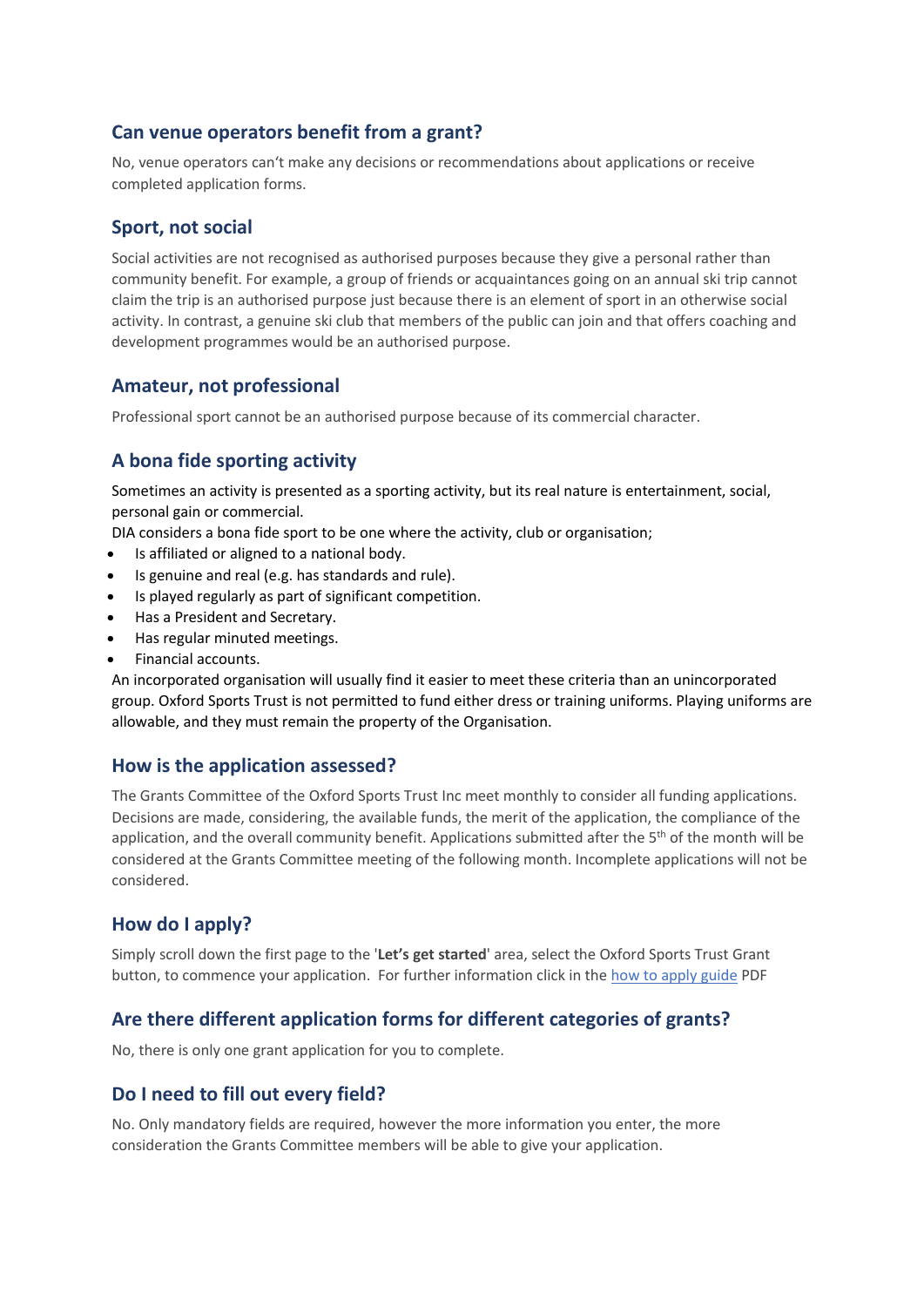# **Can I save my application, leave the application and continue it later?**

Yes, you can leave the application, just hit the "**Save and Next Page**" button first at the base of the page. To continue your incomplete application form, simply refer to the email sent to you labelled 'User Application link' and use your allocated application password to log back in and complete your application form.

# **Do I need to attach a file?**

**Yes, in steps 5 and 7 you will be requested to upload documents:** In steps 5 and step 7 you will be asked to upload information. To assist you in completing your application, have the following files available to upload as requested for the following steps:

In Step 5 of the application

- **Certificate of Incorporation**, name the file *Certificate of Inc*
- **Minutes of the Committee or Executive Meeting**, name the file *Minutes*
- **Resolution**, including the name of the Trust, authorised purpose and amount to be applied for, name the file *Resolution*
- **List of Committee Members full names**, name this file *Committee Members*
- **Proof of Identity,** please ensure that you upload, as proof of identity a copy of a passport or drivers licence, photo and signature side up for both people making the declarations, name this file *Proof of identity*
- **Set of Accounts**, being the most recent, (latest) for the last full year, name this file *Accounts* (only required for capital expenditure only)
- **Organisation's Bank Deposit Slip**, matching the name of the party applying, name this file *Deposit Slip*
- **Proof of Affiliation**, this is only required if you are a sports club or belong to a national body, name this file *Affiliation Letter*
- **Endorsement Letter from the Principal**, this is only required if you are applying for a school or school team, name this file *Principal's letter*
- **Vehicle Letter of Commitment:** If your application includes applying for funding for a vehicle, then a letter confirming the non-private use of the vehicle is required, name this file *Vehicle letter of commitment*
- **Proof of Events**, proof would be a copy of a flyer/invite or entry form, name this file *Proof of Event* For travel/accommodation, provide a list of names and their involvement i.e competitor/coach (schools do not need to provide this list)

you will also be asked to upload the following documents

**In Step 7** of the application

- **A Preferred Quote**, the quote that should be your lowest cost supplier for any items that you are requesting funding for. This quote should not be more than 3 months old and must be addressed to the organisation and that the quote should reflect the amount of the funding being applied for, name this file *Preferred Quote*
- **Competitive Quote**, the second quote as a comparison to the Preferred Quote. If it is not possible to provide a competitive quote then please upload a **letter of explanation** as to why, name this file *Competitive Quote*
- **Employment Contracts**, the contracts of the individuals or contractors that your organisation is seeking funding for must be current and signed by both parties, you may upload as many of these are you need, name this file *Employment Contracts*
- **Job Descriptions**, these are the written job descriptions that have been supplied to the individual define their role and responsibilities, you may upload as many of these as you need, name this file *Job Description*